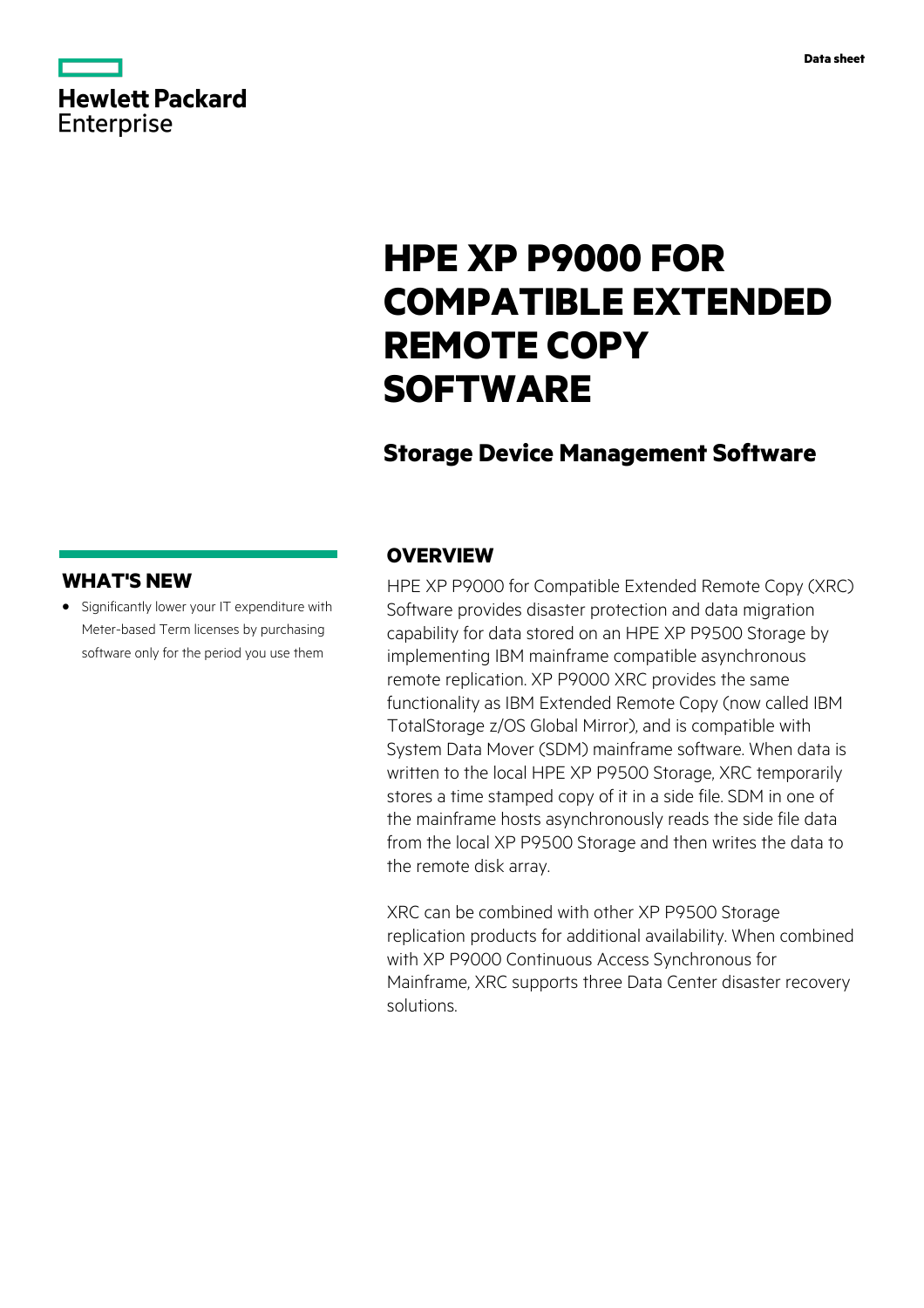### **FEATURES**

### **Disk Array Data Protection**

Designed with the functionality of IBM Extended Remote Copy and compatible with System Data Mover, HPE XP P9000 for Compatible Extended Remote Copy (XRC) Software provides the business continuity capability of asynchronous remote copy for HPE XP P9500 Storage in the mainframe environment.

## **Technical specifications HPE XP P9000 for Compatible Extended Remote Copy Software**

| <b>Supported hardware environment</b> | Mainframe                                                                                                                     |
|---------------------------------------|-------------------------------------------------------------------------------------------------------------------------------|
| <b>Replication distance</b>           | Remote                                                                                                                        |
| <b>Replication type</b>               | Host and Array based                                                                                                          |
| Warranty                              | HPE warrants only that the Software media will be free of physical defects for a period of ninety (90) days<br>from delivery. |